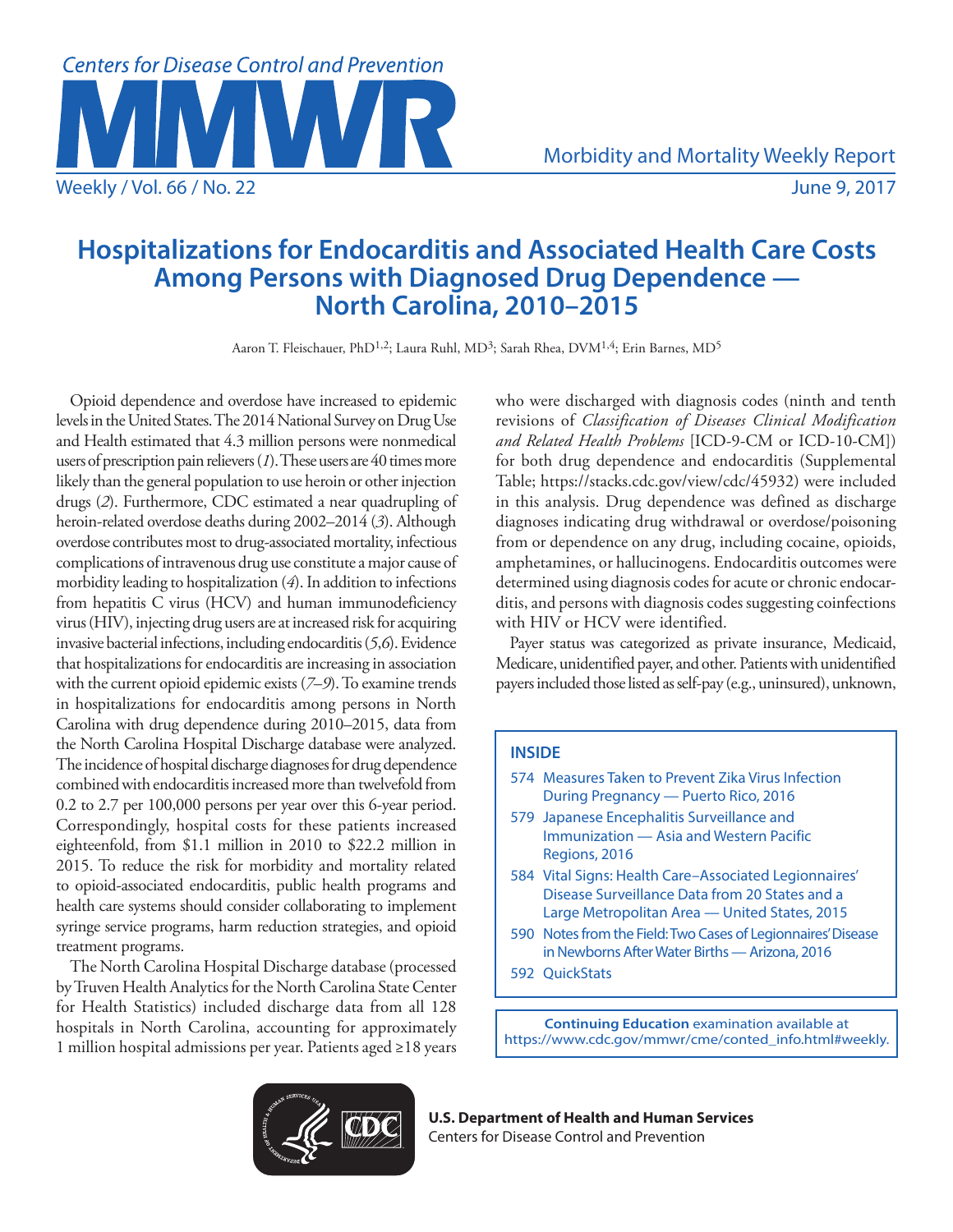or missing. Cost was reported as the total cost billed by the hospital. Open-source, state-specific data were used to categorize counties as rural (<250 persons per square mile [ppsm]), a regional city (250–750 ppsm), or urban (>750 ppsm). To calculate the incidence rates of hospital discharge diagnoses for drug dependence combined with endocarditis among the general North Carolina population, census estimates of persons aged ≥18 years for 2010–2015 were used for denominators. Wilcoxon rank sum tests were used to analyze the hospital charge (cost) data. Incidence rate ratios (IRRs) were used to compare incidence rates by age. Analyses were performed using spreadsheet and statistical software.

During 2010–2015, a total of 505 North Carolina residents aged ≥18 years were hospitalized with the two diagnoses of drug dependence and endocarditis [\(Table\)](#page-1-0). Nearly two thirds of patients were aged ≤40 years, including approximately half who were aged 26–40 years. Patients were mostly white (87%) and non-Hispanic (92%), and the majority (60%) were from rural counties. Nineteen percent of patients hospitalized for endocarditis were uninsured and 23% were on Medicaid. HIV coinfections were uncommon (1.4%), but 36% of patients with endocarditis had past or current HCV infections.

The incidence of hospital discharge diagnoses for drug dependence combined with endocarditis among the general North Carolina population sharply increased during the study period, particularly beginning in 2013 ([Figure 1\)](#page-2-0). Rates of hospital admissions for drug dependence– associated endocarditis increased approximately twelvefold, from 0.2 cases per 100,000 persons per year in 2010 to

<span id="page-1-0"></span>

| TABLE. Characteristics of patients hospitalized with drug dependence |
|----------------------------------------------------------------------|
| and endocarditis (N = 505) — North Carolina, 2010–2015               |

| Characteristic                  | No. (%)  |  |
|---------------------------------|----------|--|
| Age at hospital admission (yrs) |          |  |
| $18 - 25$                       | 82 (16)  |  |
| $26 - 40$                       | 245 (49) |  |
| $41 - 60$                       | 131 (26) |  |
| >60                             | 47(9)    |  |
| Gender                          |          |  |
| Male                            | 240 (48) |  |
| Female                          | 265(52)  |  |
| <b>Ethnicity</b>                |          |  |
| Non-Hispanic                    | 465 (92) |  |
| Hispanic                        | 7(1)     |  |
| Unknown                         | 33(7)    |  |
| Race                            |          |  |
| African-American                | 41 (8)   |  |
| White                           | 440 (87) |  |
| Other                           | 24(5)    |  |
| Geographic classification*      |          |  |
| Rural                           | 302 (60) |  |
| Regional city                   | 128 (25) |  |
| Urban                           | 75 (15)  |  |
| Insurance payer                 |          |  |
| Private                         | 215 (43) |  |
| Medicaid                        | 116 (23) |  |
| Medicare                        | 67(13)   |  |
| Other                           | 10(2)    |  |
| Unidentified/Uninsured          | 97 (19)  |  |
| <b>Other infections</b>         |          |  |
| Hepatitis C virus               | 181 (36) |  |
| Human immunodeficiency virus    | 7(1.4)   |  |

\*Rural defined as <250 persons per square mile (ppsm); regional city defined as 250–750 ppsm; urban defined as >750 ppsm.

The *MMWR* series of publications is published by the Center for Surveillance, Epidemiology, and Laboratory Services, Centers for Disease Control and Prevention (CDC), U.S. Department of Health and Human Services, Atlanta, GA 30329-4027.

**Suggested citation:** [Author names; first three, then et al., if more than six.] [Report title]. MMWR Morb Mortal Wkly Rep 2017;66:[inclusive page numbers].

## **Centers for Disease Control and Prevention**

Anne Schuchat, MD, *Acting Director* Patricia M. Griffin, MD, *Acting Associate Director for Science* Joanne Cono, MD, ScM, *Director, Office of Science Quality*  Chesley L. Richards, MD, MPH, *Deputy Director for Public Health Scientific Services* Michael F. Iademarco, MD, MPH, *Director, Center for Surveillance, Epidemiology, and Laboratory Services*

#### *MMWR* **Editorial and Production Staff (Weekly)**

Sonja A. Rasmussen, MD, MS, *Editor-in-Chief* Charlotte K. Kent, PhD, MPH, *Executive Editor* Jacqueline Gindler, MD, *Editor* Teresa F. Rutledge, *Managing Editor* Douglas W. Weatherwax, *Lead Technical Writer-Editor* Soumya Dunworth, PhD, Kristy Gerdes, MPH, Teresa M. Hood, MS, *Technical Writer-Editors*

Martha F. Boyd, *Lead Visual Information Specialist* Maureen A. Leahy, Julia C. Martinroe, Stephen R. Spriggs, Tong Yang, *Visual Information Specialists* Quang M. Doan, MBA, Phyllis H. King, Terraye M. Starr, Moua Yang, *Information Technology Specialists*

## *MMWR* **Editorial Board**

Timothy F. Jones, MD, *Chairman* Matthew L. Boulton, MD, MPH Virginia A. Caine, MD Katherine Lyon Daniel, PhD Jonathan E. Fielding, MD, MPH, MBA David W. Fleming, MD

William E. Halperin, MD, DrPH, MPH King K. Holmes, MD, PhD Robin Ikeda, MD, MPH Rima F. Khabbaz, MD Phyllis Meadows, PhD, MSN, RN Jewel Mullen, MD, MPH, MPA

Jeff Niederdeppe, PhD Patricia Quinlisk, MD, MPH Patrick L. Remington, MD, MPH Carlos Roig, MS, MA William L. Roper, MD, MPH William Schaffner, MD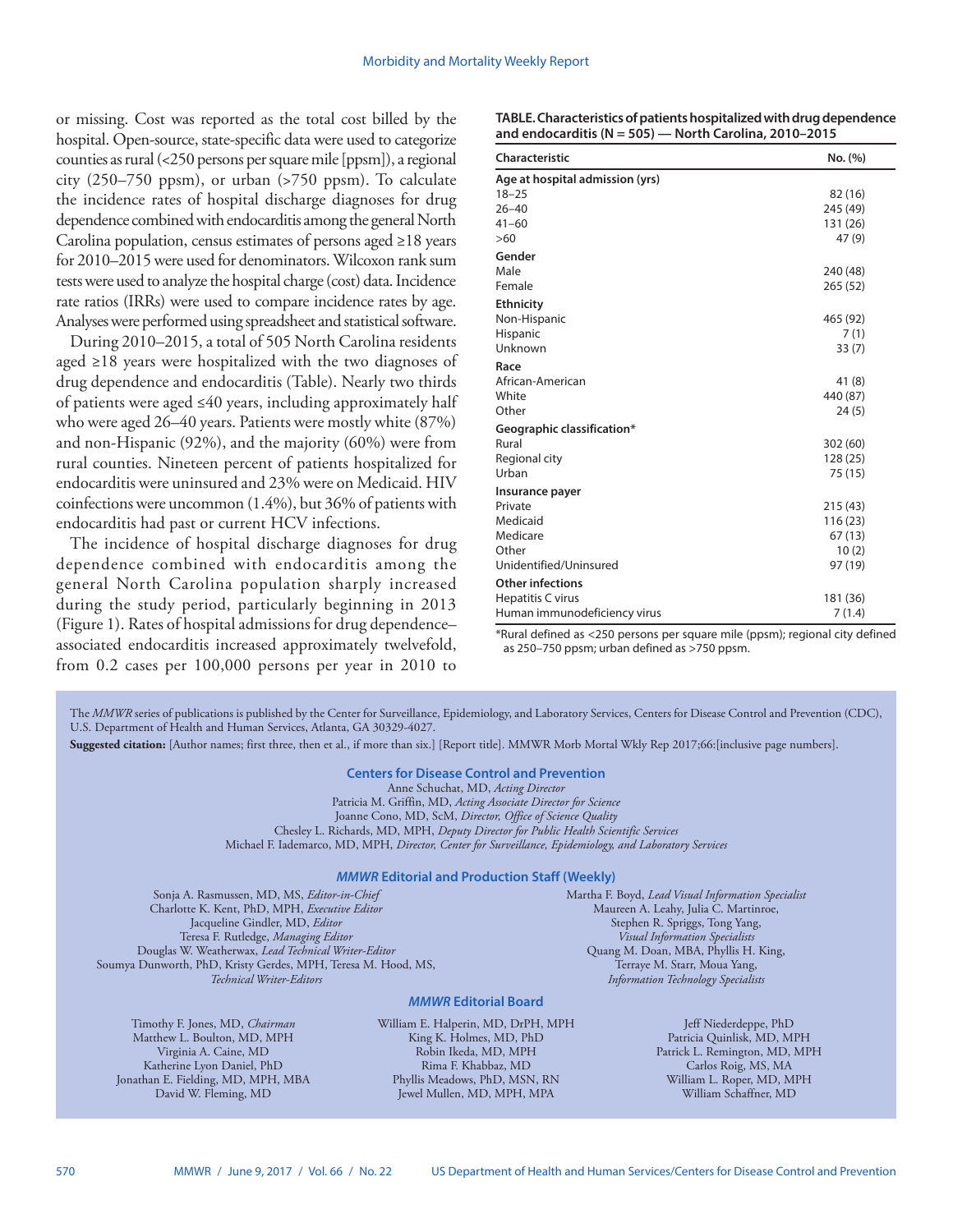2.7 cases per 100,000 persons in 2015. The sharpest rate of increase occurred among persons aged 18–25 years (IRR 2.1; 95% confidence intervals  $\text{[CI]} = 1.4 - 3.1$  and 26-40 years (IRR 3.8;  $95\%$  CI = 2.8–5.1) compared with rates in persons aged >40 years.

The median hospital charge for drug dependence–associated endocarditis hospitalization was \$54,281; total costs of hospitalizations for drug dependence–associated endocarditis increased eighteenfold during 2010–2015, from \$1.1 to \$22.2 million [\(Figure 2\)](#page-3-0). In 2015, 42% of patients with drug dependence–associated endocarditis were either uninsured or on Medicaid, accounting for a total \$9.3 million in health care costs compared with only  $$481,000$  in 2010 (p<0.01).

## **Discussion**

The incidence of hospitalizations for drug-associated endocarditis is increasing rapidly, particularly among drug users who are younger, white, non-Hispanic, and from rural areas (*7*–*9*). Approximately one third of patients hospitalized with drug dependence–associated endocarditis in North Carolina during 2010–2015 were coinfected with HCV; this finding was not unexpected because injection drug use is a recognized risk factor for both endocarditis and HCV infection (*5*,*7*–*9*).

Among patients hospitalized for drug dependence–associated endocarditis, 42% were uninsured or had Medicaid coverage, suggesting that the health care system and public payers could share a larger proportion of the cost of the increasing

### **Summary**

#### What is already known about this topic?

Injection drug use and opioid dependence have increased to epidemic levels in the United States, and evidence suggests that bacterial complications of injection drug use, such as endocarditis, are increasing.

### What is added by this report?

In North Carolina, analysis of hospital discharge data identified an approximately twelvefold increase in hospitalizations for endocarditis combined with drug dependence during 2010– 2015. Consistent with overall trends in the U.S. opioid epidemic, the majority of patients were non-Hispanic, white, aged <40 years, and from rural areas; in addition, approximately one third were infected with hepatitis C virus. On average, the cost for each hospitalization for endocarditis exceeded \$50,000, and 42% of hospitalizations were among persons on Medicaid or without insurance. The total hospital costs of hospitalizations for drug dependence–associated endocarditis increased eighteenfold during 2010–2015.

#### What are the implications for public health practice?

As the U.S. opioid epidemic continues to grow, hospitalizations for infectious complications associated with injection drug use are likely to increase. Effective and cost-saving public health interventions, such as syringe service programs and harm reduction strategies, are needed to reduce disease burden and save health care costs. Collaboration between public health, health care systems, and policy makers is important to reduce the risks associated with injection drug use.

<span id="page-2-0"></span>



\* North Carolina Hospital Discharge database, which includes discharge data from all 128 hospitals in North Carolina.

† Ninth and tenth revisions of *International Classification of Diseases Clinical Modification and Related Health Problems* (ICD-9-CM or ICD-10-CM) codes for both drug dependence and endocarditis.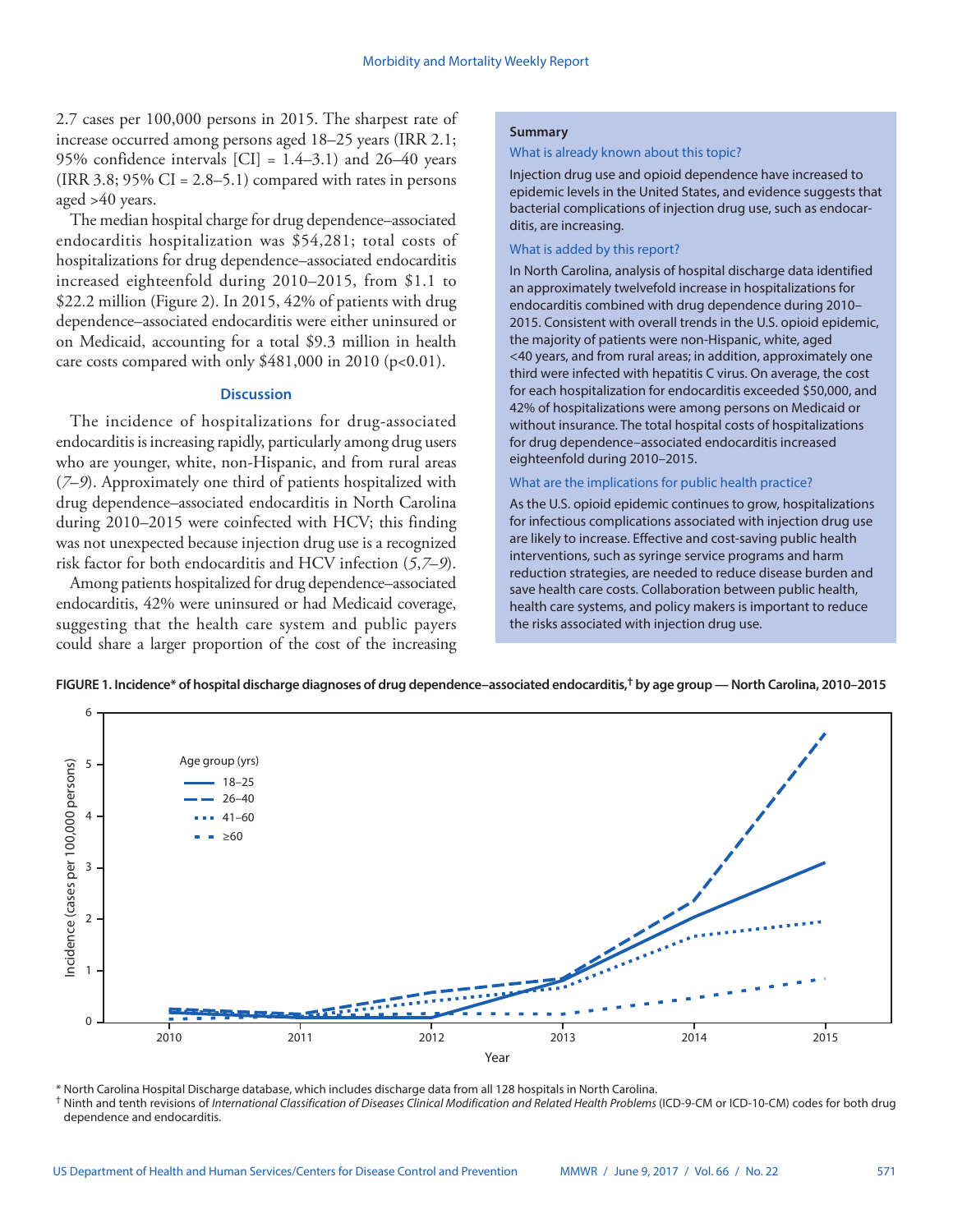

<span id="page-3-0"></span>**FIGURE 2. Hospital costs for persons with drug dependence–associated endocarditis and percentage increase since 2010 — North Carolina, 2010–2015**

incidence of endocarditis, particularly if the costs of infectious complications of injection drug use, including endocarditis and HCV, continue to rise. These findings suggest a need to focus preventive interventions on harm reduction strategies such as syringe service programs, safe injection education, and treatment programs offering opioid agonist and antagonist therapies (*10*).

The findings in this report are subject to at least four limitations. First, ICD-9-CM and ICD-10-CM codes for drug use are subject to coding errors and misclassification (e.g., historic use versus current use). Only hospitalizations with drug dependence listed as a diagnosis were included in this analysis, but patients might not have disclosed drug use; thus, hospitalizations for drug dependence–associated endocarditis might have been under-ascertained. Second, administrative codes do not provide sufficient information to identify a causal association between current drug use and developing endocarditis. Third, administrative codes are nonspecific and do not identify the mode of drug dependency (e.g., injection, oral, or inhalation). Finally, the charge data do not reflect the actual cost to the health system or to the payer, but rather the initial charge billed by the hospital. Therefore, the cost data might be overestimated because of insurance-negotiated pricing.

In North Carolina, the incidence of hospitalizations for endocarditis among drug-dependent patients has increased twelvefold since 2010. Simple and cost-effective public health interventions such as syringe service programs and harm reduction strategies that include the use of fact-based drug education, drug-related illness and injury prevention, and drug treatment could lead to decreased morbidity as well as potential cost savings for the health care system in North Carolina. Coordination among public health providers, health care

systems, and policy makers is essential to address the growing U.S. opioid epidemic and its consequences.

Corresponding author: Aaron Fleischauer, [aaron.fleischauer@dhhs.nc.gov,](mailto:aaron.fleischauer@dhhs.nc.gov) 919-546-1711.

## **References**

- 1. Center for Behavioral Health Statistics and Quality. Behavioral health trends in the United States: results from the 2014 National Survey on Drug Use and Health. HHS publication No. SMA 15–4927. Rockville, MD: US Department of Health and Human Services, Substance Abuse and Mental Health Services Administration, Center for Behavioral Health Statistics and Quality; 2015. [https://www.samhsa.gov/data/sites/](https://www.samhsa.gov/data/sites/default/files/NSDUH-FRR1-2014/NSDUH-FRR1-2014.pdf) [default/files/NSDUH-FRR1-2014/NSDUH-FRR1-2014.pdf](https://www.samhsa.gov/data/sites/default/files/NSDUH-FRR1-2014/NSDUH-FRR1-2014.pdf)
- 2. Jones CM. Heroin use and heroin use risk behaviors among nonmedical users of prescription opioid pain relievers—United States, 2002–2004 and 2008–2010. Drug Alcohol Depend 2013;132:95–100. [https://doi.](https://doi.org/10.1016/j.drugalcdep.2013.01.007) [org/10.1016/j.drugalcdep.2013.01.007](https://doi.org/10.1016/j.drugalcdep.2013.01.007)
- 3. Rudd RA, Aleshire N, Zibbell JE, Gladden RM. Increases in drug and opioid overdose deaths—United States, 2000–2014. MMWR Morb Mortal Wkly Rep 2016;64:1378–82.<https://doi.org/10.15585/mmwr.mm6450a3>
- 4. Scheidegger C, Zimmerli W. Incidence and spectrum of severe medical complications among hospitalized HIV-seronegative and HIVseropositive narcotic drug users. AIDS 1996;10:1407-14. [https://doi.](https://doi.org/10.1097/00002030-199610000-00014) [org/10.1097/00002030-199610000-00014](https://doi.org/10.1097/00002030-199610000-00014)
- 5. Klevens RM, Hu DJ, Jiles R, Holmberg SD. Evolving epidemiology of hepatitis C virus in the United States. Clin Infect Dis 2012;55 (Suppl 1):S3–9. <https://doi.org/10.1093/cid/cis393>
- 6. Wilson LE, Thomas DL, Astemborski J, Freedman TL, Vlahov D. Prospective study of infective endocarditis among injection drug users. J Infect Dis 2002;185:1761–6. <https://doi.org/10.1086/340827>
- 7. Ronan MV, Herzig SJ. Hospitalizations related to opioid abuse/ dependence and associated serious infections increased sharply, 2002–12. Health Aff (Millwood) 2016;35:832–7. [https://doi.org/10.1377/](https://doi.org/10.1377/hlthaff.2015.1424) [hlthaff.2015.1424](https://doi.org/10.1377/hlthaff.2015.1424)

<sup>&</sup>lt;sup>1</sup>Epidemiology Section, North Carolina Division of Public Health; <sup>2</sup>Career Epidemiology Field Officer, Office of Public Health Preparedness and Response, CDC; 3Department of Preventive Medicine, University of North Carolina at Chapel Hill; <sup>4</sup>Preventive Medicine Fellowship, CDC; <sup>5</sup>Wake Forest University Medical Center, Winston-Salem, North Carolina.